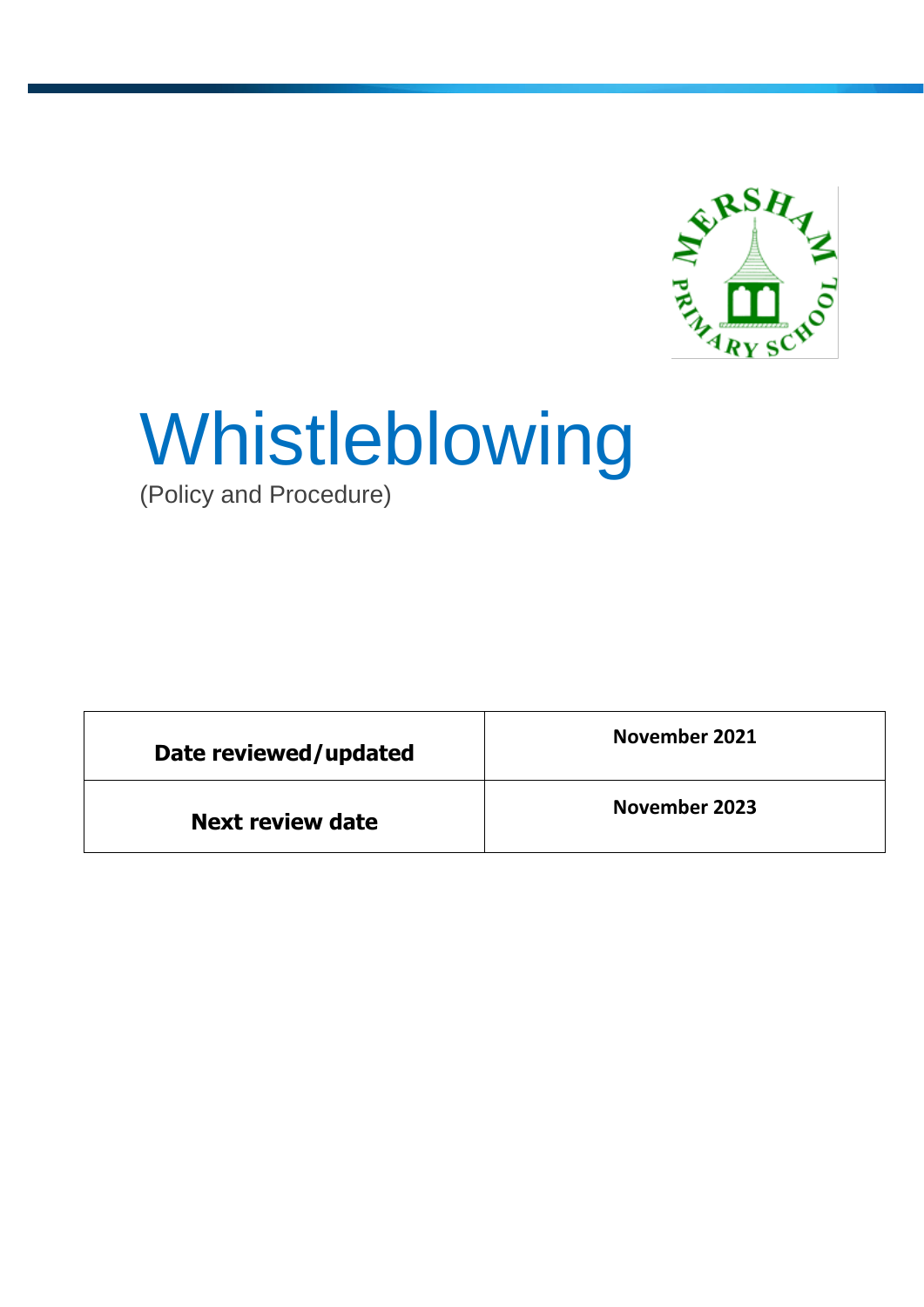# **Contents**

| Part A - Policy           |                                                  |    |
|---------------------------|--------------------------------------------------|----|
|                           | <b>Policy Statement</b>                          | 3  |
|                           | Scope                                            | 4  |
| 3                         | Adoption Arrangements and Date                   | 5  |
| 4                         | Responsibilities of the School                   | 5  |
| 5                         | Responsibilities of the Employee                 | 5. |
| 6                         | <b>Trade Union Representation</b>                | 5. |
|                           | Responsible Officer and Monitoring of Complaints | 5. |
| <b>Part B - Procedure</b> |                                                  |    |
| 8                         | Raising a Concern                                |    |
| 9                         | How the School will Respond                      | 6  |
| 10                        | Notification of the Outcome of the Concern       |    |
| 11                        | How the matter may be taken further              |    |
| 12                        | Protection and Support for Employees             | 8  |
| 13                        | <b>Other Concurrent Processes</b>                | 9  |
| 14                        | Record Keeping                                   | 9  |
| Appendix A                | <b>Contact Details</b>                           | 10 |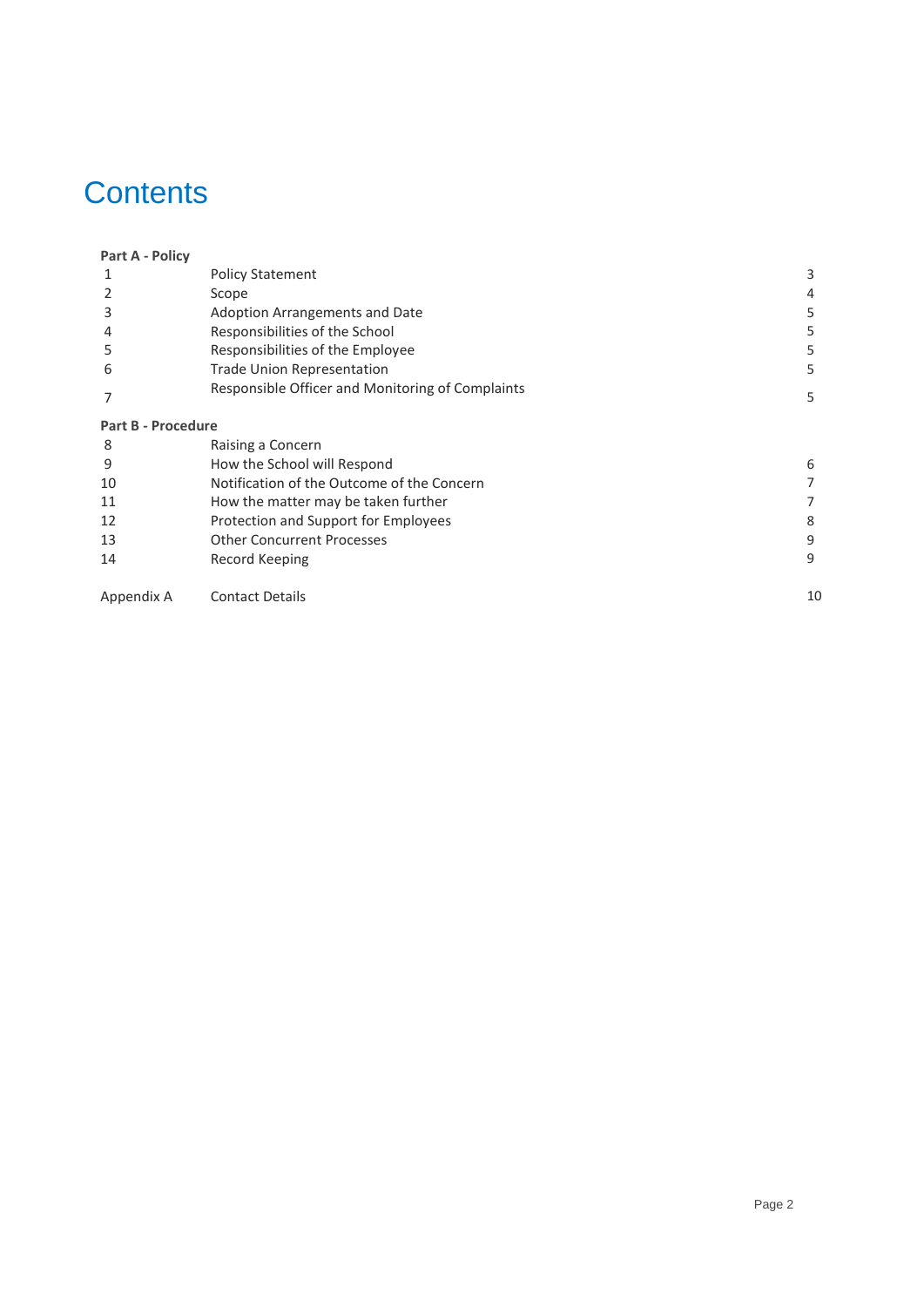# Part A - Policy

# **1 Policy Statement**

The School is committed to achieving the highest possible standards of probity and integrity regarding its practices.

The School recognises that it is important for all Employees to have a means by which they can raise serious concerns about any aspect of the operation of the School. The School further acknowledges its obligations under the Public Disclosure Act (1998) to ensure mechanisms are in place through which concerns relating to matters of public interest can be raised.

The School encourages Employees to raise any concerns internally at the earliest opportunity rather than disregarding issues or raising the matter externally.

The School will address concerns seriously and undertake as much investigation as is necessary given the circumstances – this may include referral to external agencies.

The School will endeavour to advise an Employee of any actions / outcome arising from a complaint where appropriate.

The School will provide reasonable support to an Employee who raises a concern.

The School will ensure that where a concern is raised, an Employee will be protected from detriment, harassment and victimisation. It is recognised that in certain cases it may be appropriate to consider concerns raised on a confidential or anonymous basis.

This policy and procedure explains:

- The mechanism for raising concerns
- The range of responses the School may take upon receipt of concerns
- The support and protection available to Employees

# **2 Scope**

This Policy and Procedure applies to all Employees of Mersham Primary School. (This policy also applies to agency workers, volunteers, contractors and others working on School premises).

Protect defines whistleblowing as:

*'The raising of a concern either within the work place or externally, about a danger, risk, malpractice or wrong doing which affects others.'*

The Whistleblowing Procedure provides a means for Employees to raise concerns about conduct or situations which they believe are inappropriate. Concerns may include, but are not limited to: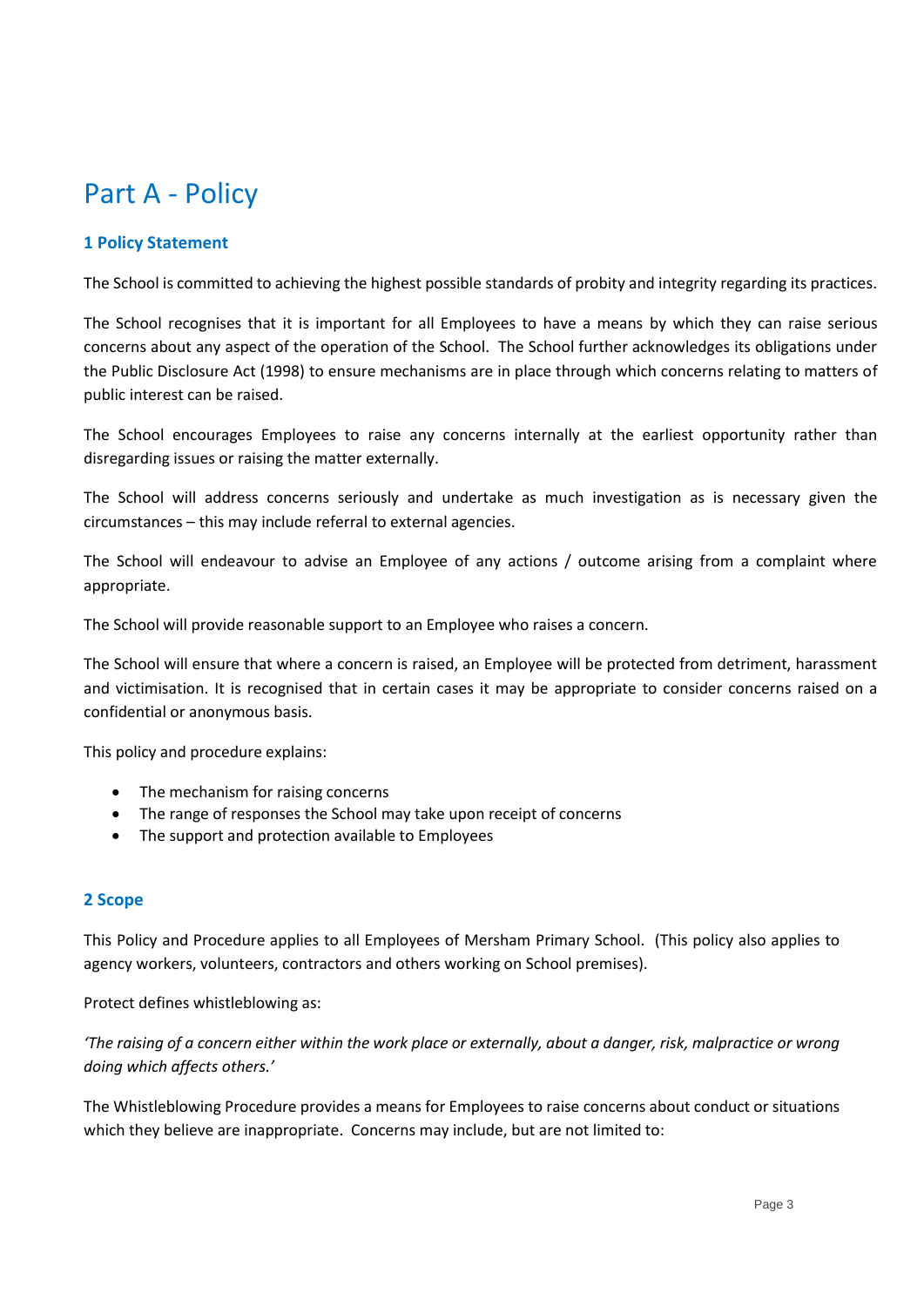- Conduct which is, has been or is likely to be an offence or breach of law
- Conduct that has occurred, is occurring or is likely to occur as a result of which the School fails to comply with a legal obligation
- Acts or potential acts of fraud / corruption / bribery or the misuse of public funds / resources
- Miscarriages of justice
- Past, current or likely health and safety risks
- Concerns about any aspect of service provision
- Concerns of a safeguarding / child protection nature
- Failure to have due regard to the need to prevent people from being drawn into terrorism (the 'Prevent Duty')
- Unethical or unprofessional conduct that causes concern
- The deliberate concealment of information relating to concerns listed above

Concerns relating to an individual's own employment should be raised through the School's grievance and harassment procedures.

Employees may raise concerns about the practice of anyone who works for or on behalf the School including:

- All Employees
- **•** Governors
- Volunteers
- Contractors

Concerns that Employees have may be raised individually or collectively. If collective concerns are raised staff should be prepared to give their own account during any investigation, should this be required.

There is no time limit for raising a concern – however Employees are encouraged to do so at the earliest opportunity since it may be difficult to address a matter if a significant time has elapsed.

# **3 Adoption Arrangements and Date**

This procedure was adopted by the Governing Body of Mersham Primary School on 22<sup>nd</sup> November 2021 and supersedes any previous Whistleblowing Policy and Procedure.

This policy will be reviewed by the headteacher every 2 years or earlier if there is a need. This will involve consultation with the recognised unions.

# **4 Responsibilities of the School**

- To foster a culture where Employees can feel confident in raising concerns
- To ensure concerns are fully considered, investigated as necessary and action taken as appropriate
- To ensure that Employees raising concerns receive feedback on any action taken where appropriate
- To make Employees aware how they can take matters further if they are not satisfied
- To reassure Employees that they will be protected against detriment and reprisal should they raise a concern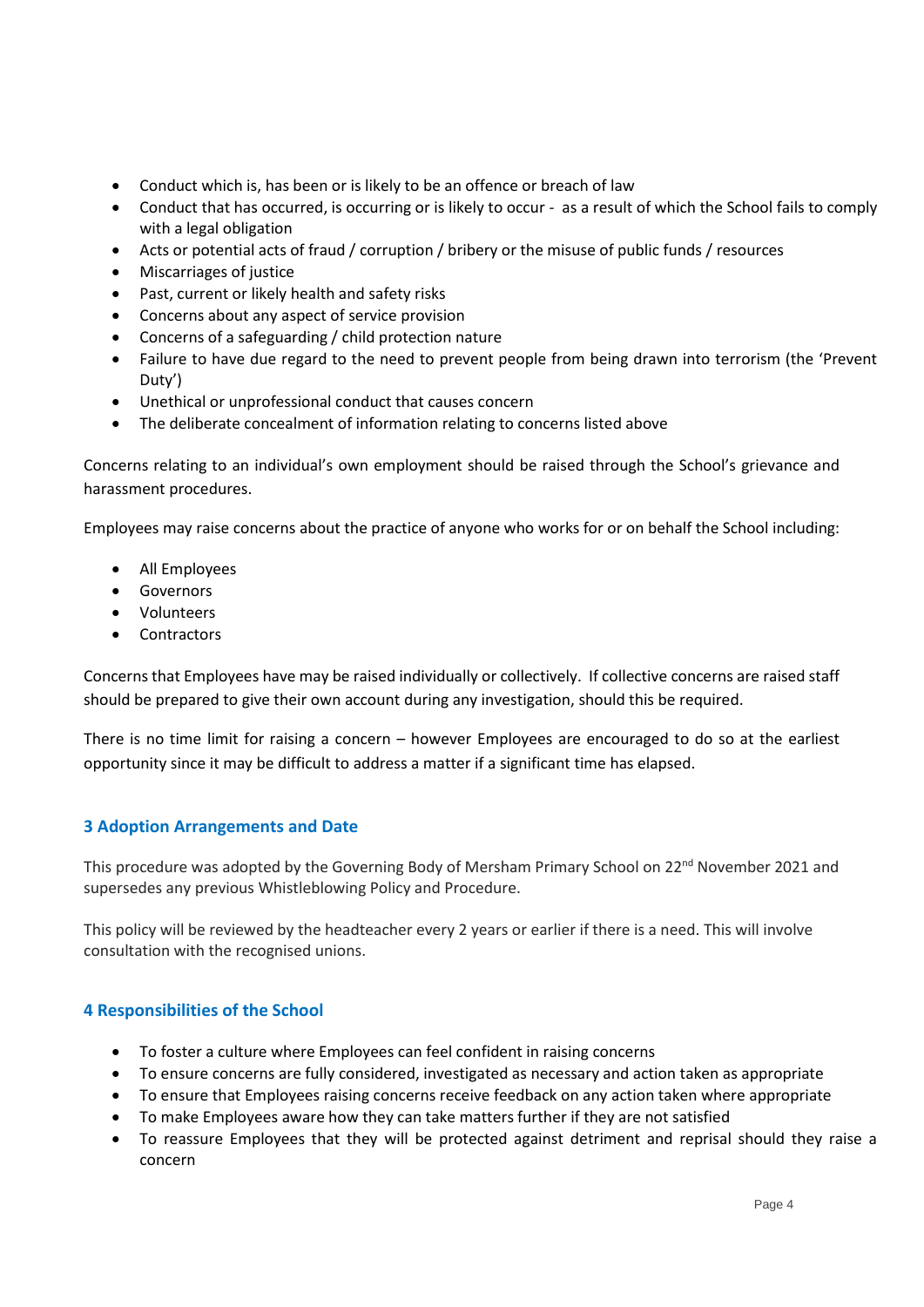## **5 Responsibilities of the Employee**

- To raise concerns only where there is a reasonable suspicion for doing so
- Not to knowingly raise a false allegation with malicious or vexatious intent
- To engage with internal / external actions to address any concerns by attending meetings and / or participating in any investigation

#### **6 Trade Union Representation**

Employees may wish to consult and seek guidance from their Trade Union representative before making a disclosure under this procedure

Employees may be accompanied to any meeting by a trade union representative or workplace colleague who is not involved in the area of work to which the concern relates.

#### **7 Responsible Officer and Monitoring of Complaints**

The Governing Body has overall responsibility for the maintenance and operation of this policy and procedure.

The Headteacher will ensure the effective implementation of the whistleblowing arrangements, providing training as appropriate, and undertake an annual audit of the whistleblowing arrangements, reporting the outcome to the Full Governing Body.

The Headteacher will consider:

- The number and types of concerns raised and the outcomes of the investigations.
- Feedback from individuals who have used the arrangements
- Any complaints of victimisation
- Any complaints of failures to maintain confidentiality
- Any relevant litigation
- The level of staff awareness, trust and confidence in the arrangements

Any reporting will not identify the parties to the complaint.

# Part B – Procedure

#### **8 Raising a Concern**

Wherever possible employees should initially raise concerns openly with their line manager or the Headteacher.

In instances of serious concern or where the complaint involves the line manager or Headteacher complaints may be raised with the Chair of Governors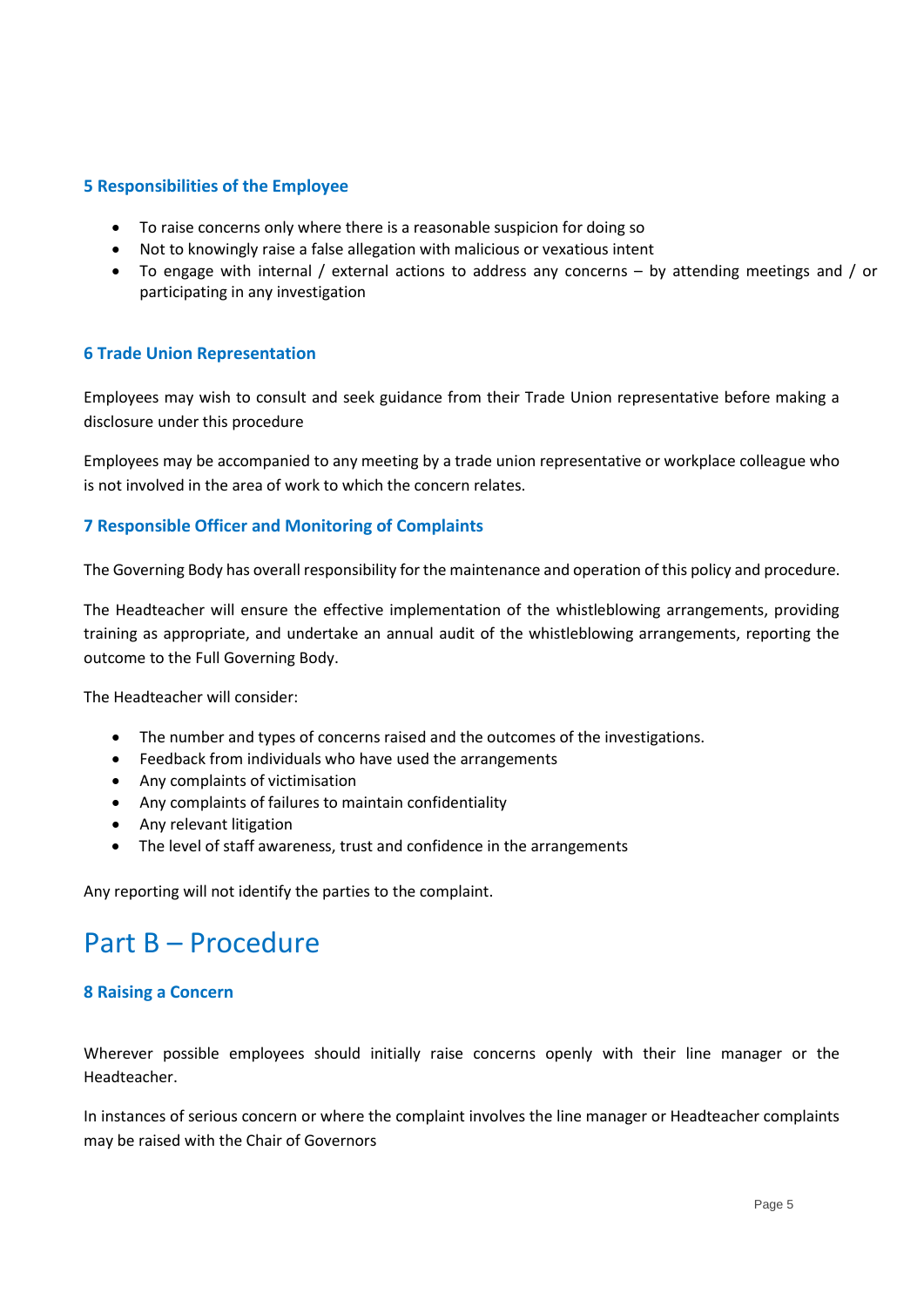Should the Headteacher have concerns – these should be raised with the Chair of Governors in the first instance.

Please refer to Appendix 1 for the appropriate internal contacts.

Concerns may be raised verbally or in writing.

A concern raised in writing should:

- Set out the background and history of the concern giving names, dates and places where possible
- Give the reason why the Employee is particularly concerned about the situation
- For clarity it would be helpful for the Employee to state that they wish their concerns to be addressed under the whistleblowing procedure

An Employee is not expected to prove the validity of their concern, however they will need to demonstrate that there are sufficient and reasonable grounds for their complaint. Further investigation may be hampered if there is only limited evidence to support the concern raised.

An Employee may invite a Trade Union representative to support them in raising a concern or raise the matter on their behalf or at a subsequent meeting to explore the complaint.

## **9 How the School will respond**

Preliminary enquiries may be made to decide on the appropriate course of action. This may necessitate further discussion with the Employee who has raised the concern.

On occasion it may not be appropriate for the person who receives the complaint to progress the concern and the matter may be referred to another individual within the School or an external organisation.

It may be possible to resolve some concerns informally by agreed action without the need for further formal investigation.

Where it is not possible to resolve the matter informally, the action taken by the School will depend on the nature of the concern and may include:

- Undertaking an internal management or disciplinary investigation
- Referral to KCC's Head of Internal Audit (please note this is a requirement in all cases of suspected financial irregularity in maintained schools)
- Referral to an external auditor
- Referral to another regulatory authority
- Referral to the Police
- Referral to the Local Authority

Within 10 working days of receipt of any concern, the person progressing the matter will write to the Employee to: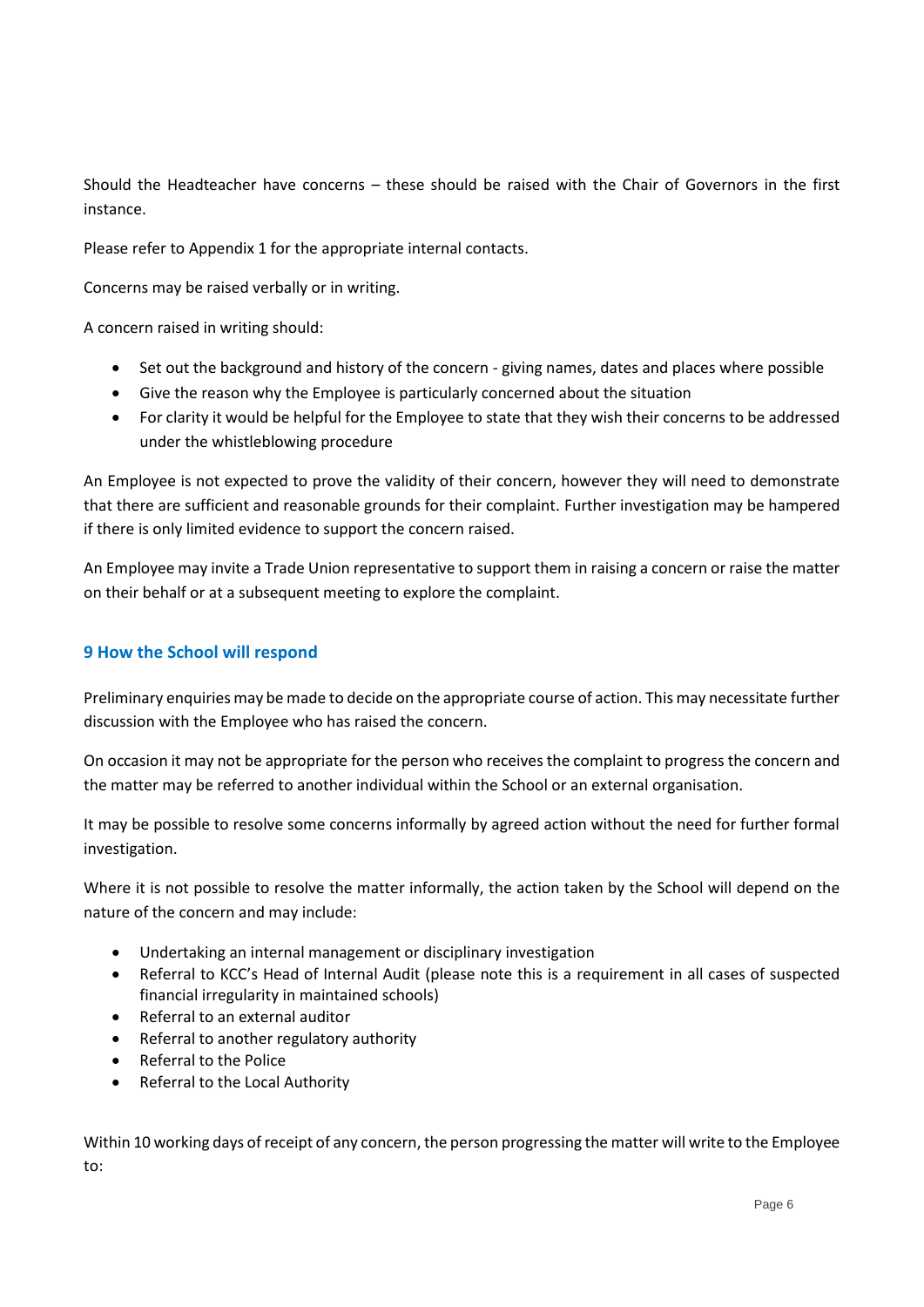- Acknowledge that the concern has been received
- Indicate how and through whom the School proposes to address the matter including whether further investigation or referral to another organisation will be made
- Give an estimate of how long the investigation will take
- Indicate whether further information will be sought from the Employee and the arrangements for obtaining this where known

The form of further contact between the Employee and the person progressing the complaint will depend on the nature of the matter raised and the follow up action required.

In instances where an investigation is prolonged or referral to an external agency takes place – arrangements will be made to provide the Employee with situational updates as far as is practicable.

On occasion the person considering the complaint may determine that it is not appropriate for further action to be taken. This may include where:

- There is no evidence that malpractice has occurred
- The matter is / has been the subject of internal proceedings under another school policy
- The matter is / has been the subject of external legal proceedings / been referred to another external agency
- A false and malicious or vexatious complaint has been made

#### **10 Notification of the Outcome of the Concern**

The School recognises that an Employee raising a concern would wish to be assured that the matter has been fully addressed. Feedback will be provided on the outcome of the complaint, wherever possible.

In some circumstances however it may not be appropriate or permissible to share this information (for example where legal / disciplinary or regulatory authority action is pending or if sharing information may infringe the duty of confidence owed to a third party). Where it is not appropriate to provide detailed feedback the Employee will be advised that the matter has been addressed or concluded as far as is practicable.

Where a matter is not to be considered further the Employee who raised the complaint will be advised of this in writing.

#### **11 How the matter may be taken further**

This procedure is intended to provide Employees with a mechanism to raise concerns internally within the School.

Should this process be exhausted and the Employee feels that matters have not been fully / appropriately addressed or that concerns are ongoing they may wish to raise the matter outside of the School.

Appropriate contacts are listed at Appendix 1.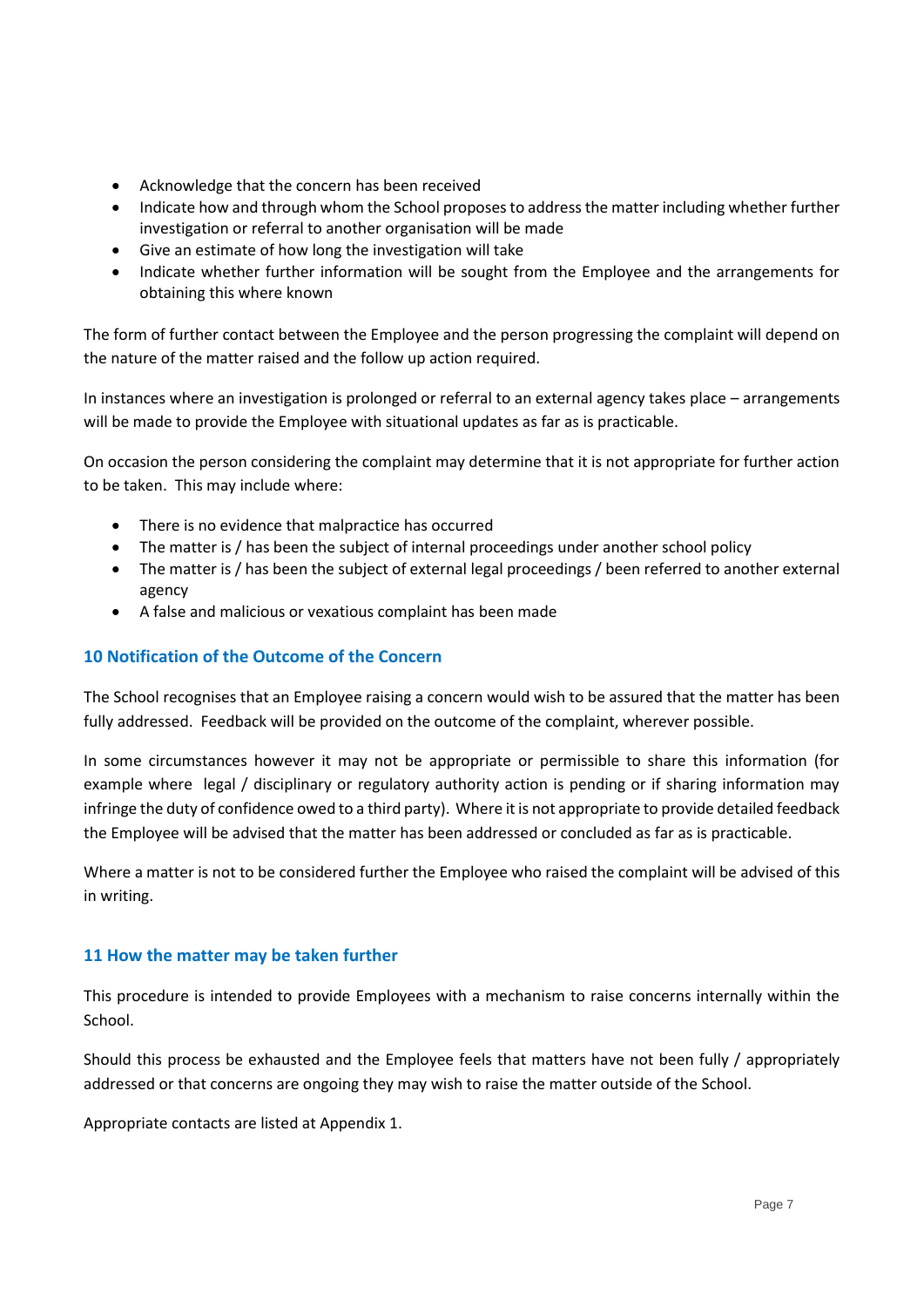An Employee who intends to raise a concern externally is encouraged to consider carefully whether this is the most appropriate form of action to resolve the issue and whether all reasonable internal steps have been taken.

If a matter is raised outside of the School, an Employee should take all reasonable steps to ensure that confidential or privileged information is not disclosed.

# **12 Protection and Support for Employees**

The School will take reasonable measures to support and protect Employees who raise concerns.

#### **Protection from Detriment**

Employees raising a concern with reasonable suspicion for doing so will not be subject to discrimination, harassment or victimisation. Should an Employee believe they have been subject to detriment or retribution they should report this to the Chair of Governors who may address the matter in accordance with the School's disciplinary procedure.

No action will be taken against an Employee where concerns raised are subsequently unproven.

However disciplinary action may be taken against individuals who knowingly make 'false, malicious and / or vexatious allegations.

Should an Employee commit a criminal offence in raising a concern (e.g. accepting a bribe or an act of corruption) – protection from detriment may be lost and the Employee may be subject to the School's disciplinary procedures.

#### **Confidentiality**

The best way to raise a concern is to do so openly. Openness makes it easier for the School to assess and investigate the issue. However, it is recognised that there may be some circumstances where an Employee would prefer to raise a concern in confidence. Employees should make the School aware of this when raising their concern.

Where appropriate every effort and consideration will be given to arrangements to maintain the Employee's confidentiality – including off site meetings where appropriate.

Every effort will be made not to reveal the Employee's identity, without their prior consent, if this is their wish.

However, in certain cases, it may not be possible to maintain confidentiality if the concern is subject to an external / police investigation where disclosure is required. An Employee will be advised should there be a possibility that their confidentiality cannot be maintained.

#### **Anonymous Concerns**

Employees are encouraged to put their name to any allegation where possible.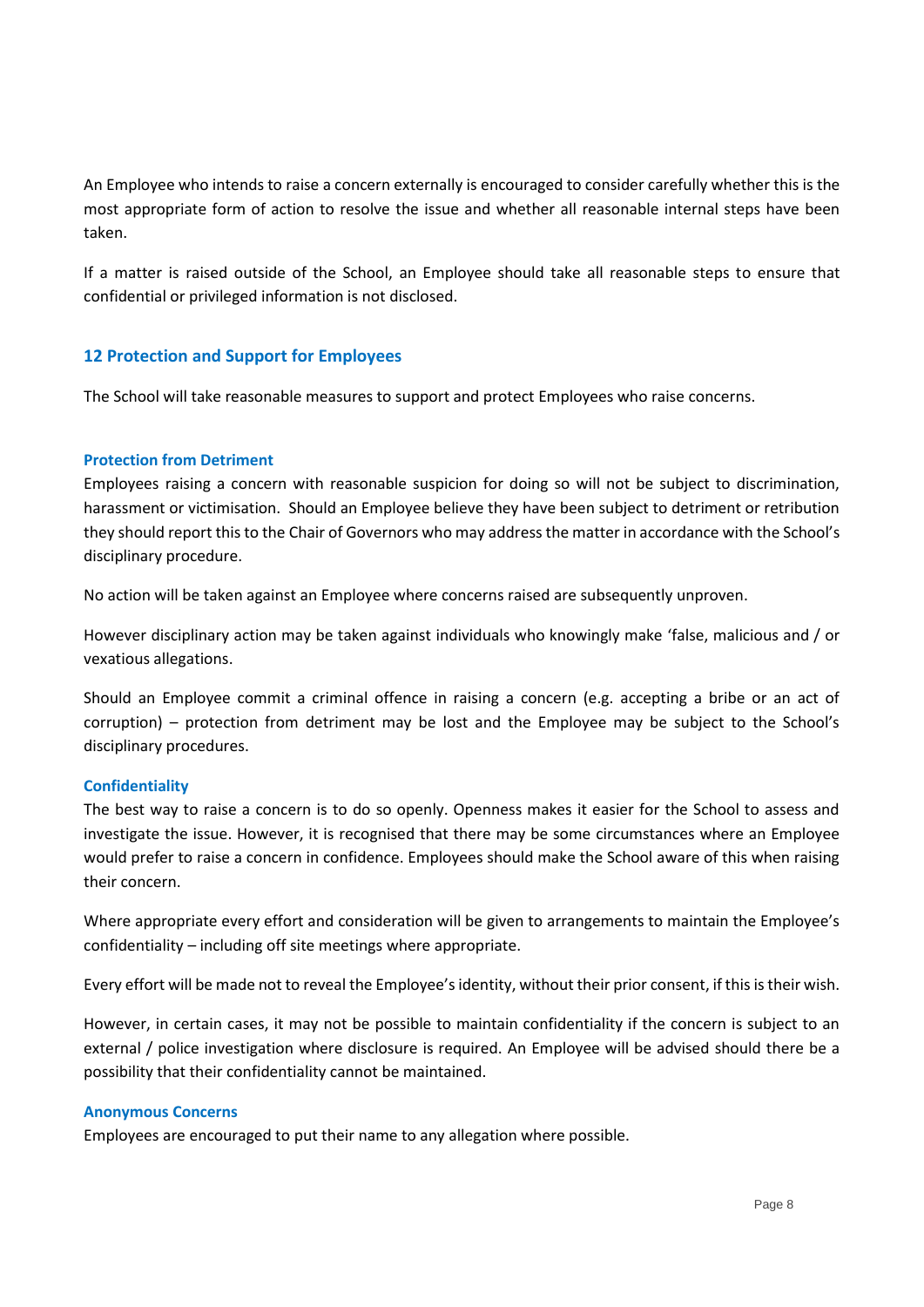Anonymous allegations will be considered and investigated at the School's discretion.

In exercising the discretion, the following factors may be considered:

- The seriousness of the issues raised
- The credibility of the concern; and
- The likelihood of confirming the allegation from attributable sources

It should be noted that it may be more difficult to address the concern, support an Employee or advise them of the outcome where a concern is reported anonymously.

#### **Support**

Employees who raise a concern may wish to make use of the confidential counselling service (Support Line) provided by the School, if appropriate.

Employees may also wish to consult their professional association or Trade Union if they are a member.

Other sources of support are provided in Appendix A.

Should an Employee be required to give evidence in criminal or disciplinary proceedings – consideration will be given to appropriate support.

#### **13 Other Concurrent Processes**

Where a complaint is raised under the whistleblowing procedure this will not in itself be sufficient to halt any other ongoing processes relating to absence, conduct, performance or redundancy.

However, each case will be considered on its merits to ensure that the School is acting reasonably.

#### **14 Record Keeping**

Notes may be taken of all meetings with the Employee held under this procedure. Where notes are taken a copy will be made available to the Employee.

All records relating to the management of whistleblowing disclosures will be gathered, processed, held and shared in accordance with the requirements of the General Data Protection Regulations and Data Protection Act (2018) In certain limited circumstances information may be shared by the school for the purpose of managing the disclosure.

Please refer to the School's Data Protection Policy and Privacy Notice for further details.

A central record of whistleblowing will be maintained by the Governing Body. This record will include, a summary of the concern raised, action taken and the resulting outcome. Senior staff or Governors who receive whistleblowing concerns must ensure the concern is recorded.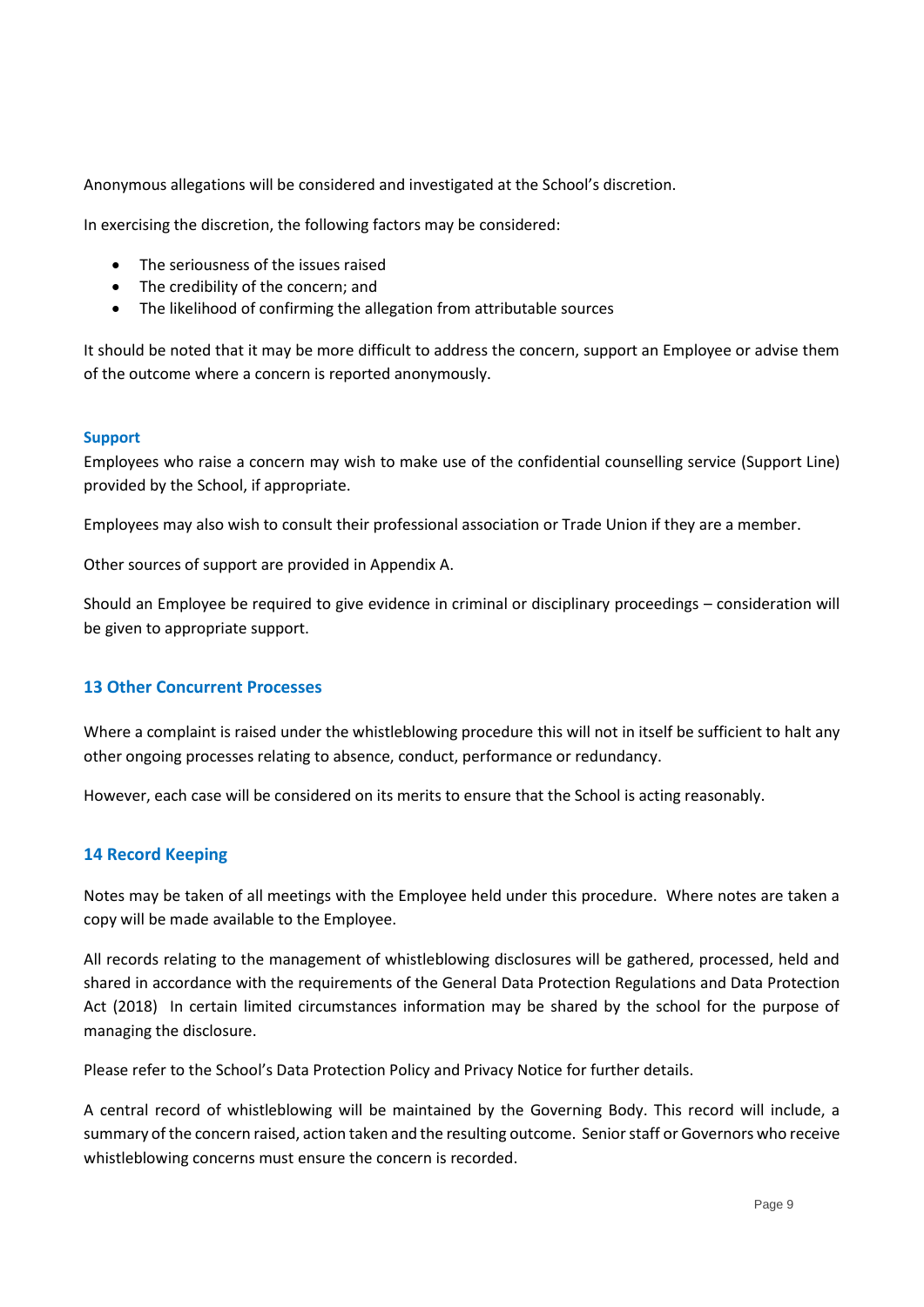# Appendix A: Contact Details

It is the usual expectation that an Employee will have endeavoured to raise the concern internally within the school before referring the matter to an external organisation.

## **Internal**

| Contact                | <b>Telephone Number</b> | Email                           |
|------------------------|-------------------------|---------------------------------|
| <b>Cheryl Chalkley</b> | 01233 720449            | headteacher@mersham.kent.sch.uk |
| <b>Lesley Caldwell</b> |                         | chair@mersham.kent.sch.uk       |

Or in writing to the above named at the following address:

Private and Confidential, Mersham Primary School, Church Road, Mersham, Ashford Kent TN25 6NU

# **External**

| <b>Christine McInnes</b>                                          |
|-------------------------------------------------------------------|
| Director of Education                                             |
| <b>Kent County Council</b>                                        |
| <b>Sessions House</b>                                             |
| <b>County Road</b>                                                |
| Maidstone                                                         |
| <b>ME14 1XQ</b>                                                   |
|                                                                   |
|                                                                   |
| Via KCC's Whistleblowing Helpline on 03000 414 500 or by emailing |
|                                                                   |
| internalaudit@kent.gov.uk                                         |
|                                                                   |

| <b>Contact</b>              | <b>Telephone Number</b> | <b>Email / Website</b>        |
|-----------------------------|-------------------------|-------------------------------|
| Protect<br>(formerly Public | 020 3117 2520           | www.protect-advice.org.uk;    |
| Concern at Work)            |                         |                               |
| Department for<br>Education | 0370 000 2288           | www.gov.uk/contact-dfe;       |
| Ofsted                      | 0300 123 3155           | whistleblowing@ofsted.gov.uk; |